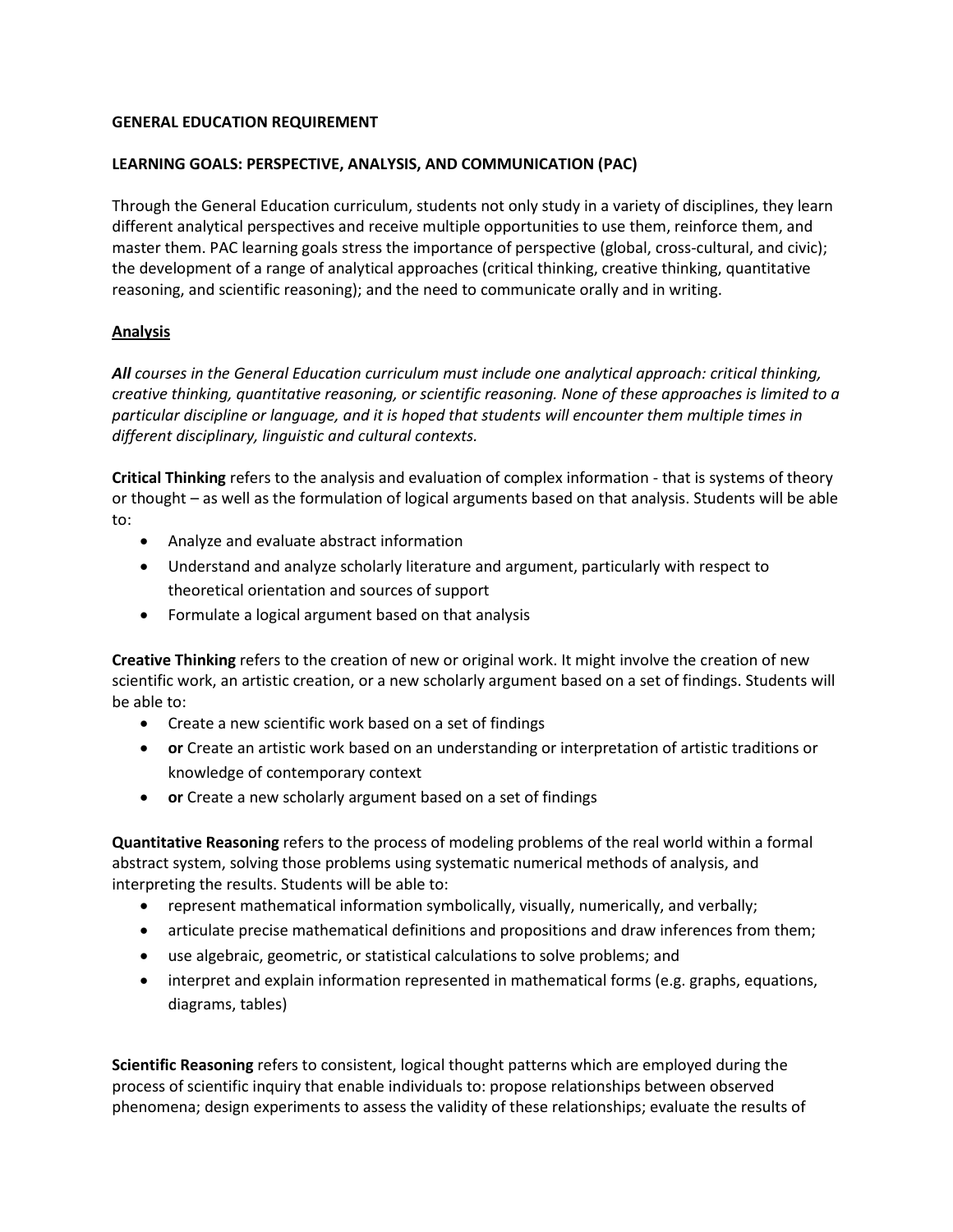these experiments; all using the tools, skills, and techniques of quantitative reasoning. Students will be able to:

- Understand the hypothetico-deductive method
- Test hypotheses using data and scientific reasoning
- Understand how probability theory affects interpretation of experimental results
- Understand the difference between causation and correlation

# **Perspective**

*Students must take two courses in the General Education curriculum that foster a broad social and cultural perspective. One of those courses must include either a global perspective or a cross cultural perspective and one of these courses must promote local or civic engagement.*

A **Global Perspective** analyzes the ways in which institutions, practices, and problems transcend national and regional boundaries or link those regions and boundaries together. A global perspective might include, but is not restricted to: the analysis of multi-national or multi-regional efforts to address global problems such as climate change or poverty; the examination of the global circulation of ideas and media images; the global impact of religions; or the impact of diasporic movements of peoples (past or present). Students will be able to:

- Analyze an issue in terms of its global implications
- Frame questions, gather evidence, analyze evidence, and draw conclusions about an issue in terms of its global implications

A **Cross Cultural Perspective** involves the study of human differences, focusing on how different groups of people organize their social lives and material surroundings. A cross cultural perspective includes, but is not limited to, an analysis of racial, ethnic, socioeconomic, religious, gendered, or sexual diversity, either in the present or in the past. Students will be able to:

- Identify and analyze the impact of diverse experiences and/or cultures upon human behavior, thought, and expression
- Use cultural comparison as a tool for understanding how social, cultural, or economic contexts shape understandings and behaviors

**Local/Civic Engagement** develops the values, discipline and commitment to pursue responsible public action. It asks that students take their knowledge and try to use it to create solutions for the common good, integrating knowledge with ethical and civic concerns. Civic engagement can include, but is not limited to, structured and reflective participation in a local community or communities or the application of general theoretical knowledge to understanding social issues. Students will be able to:

- Analyze a social issue or civic concern
- Propose an intervention or solution based on broader theoretical knowledge
- Balance diverse perspectives in deciding whether to act
- Distinguish the multiple consequences and implications of their actions

### **Communication**